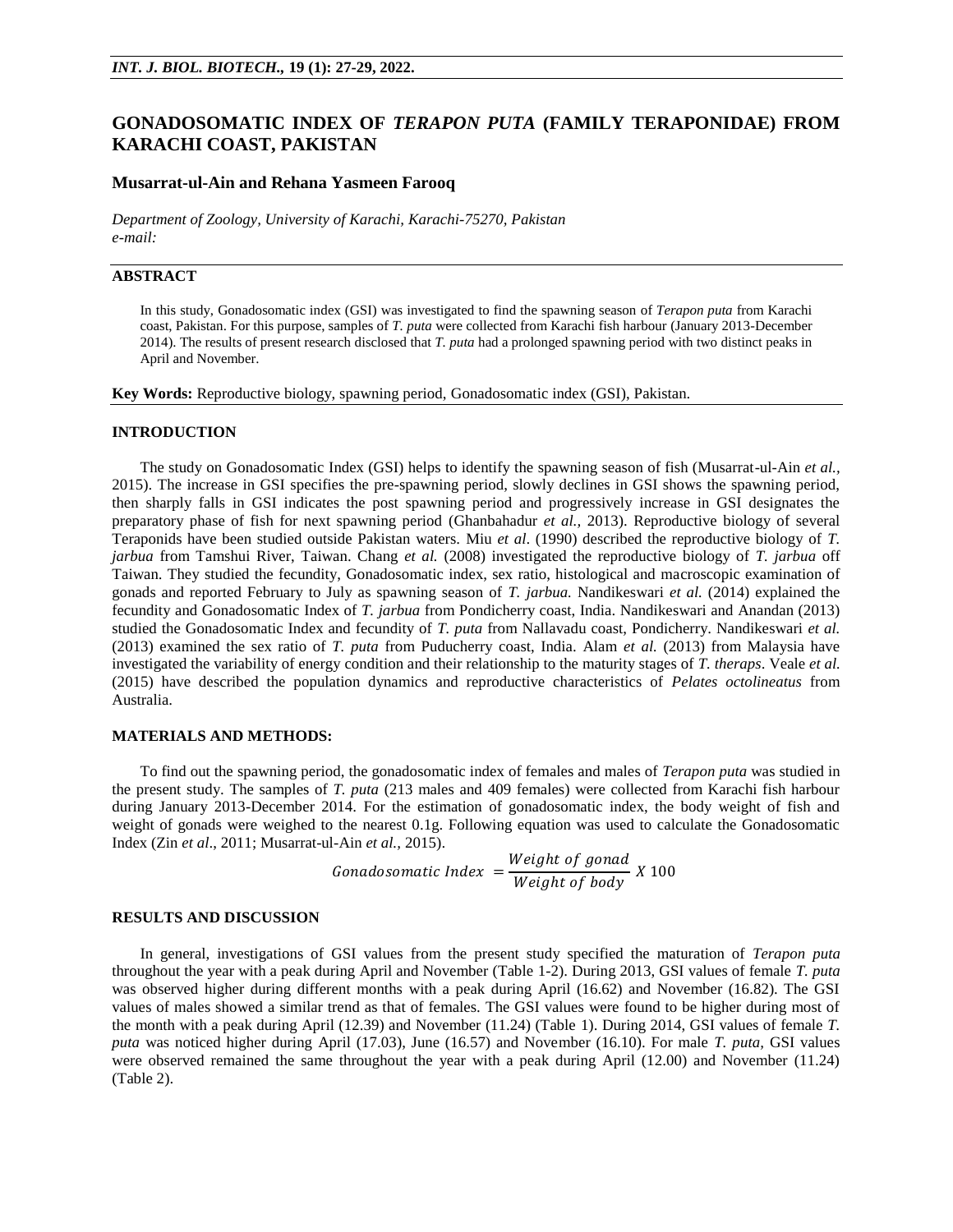# FAROOQ

During the present research, it was observed that *T. puta* spawns almost throughout the year with peak maturation in April, June, September, and November. Nandikeswari and Anandan (2013) have reported that spawning season of *T. puta* prolonged during the period March to October at Nallavadu coast, Pondicherry. This pattern of prolonged spawning is significant for fishes, so they can produce many eggs. Furthermore, an extended period of breeding prevents eggs and larvae from predation and saves the proper food for larvae and juveniles (Shamsan and Ansari, 2010). The prolonged spawning is a kind of environmental adaptation in short-lived fishes to save their population from extinction (Mousavi-Sabet *et al.,* 2012). Understanding that the patterns in GSI values represent spawning periods of the fish (Golikatte and Bhat, 2011) allows managers to better understand the spawning seasonality and manage the fishery during spawning periods in an effort retain a healthy breeding population (Solomon *et al*., 2011).

| Month     | Average<br>body weight<br>of females<br>(g) | Average<br>weight of<br>female<br>gonads (g) | G.S.I of<br>females $(\%)$ | Average body<br>weight of<br>males $(g)$ | Average weight<br>of male gonads<br>(g) | G.S.I of<br>males $(\%)$ |
|-----------|---------------------------------------------|----------------------------------------------|----------------------------|------------------------------------------|-----------------------------------------|--------------------------|
| January   | 25.14                                       | 3.07                                         | 12.21                      | 22.23                                    | 2.15                                    | 9.67                     |
| February  | 33.38                                       | 3.43                                         | 10.28                      | 29.60                                    | 2.60                                    | 8.78                     |
| March     | 30.35                                       | 3.65                                         | 12.03                      | 26.50                                    | 2.38                                    | 8.98                     |
| April     | 29.57                                       | 4.91                                         | 16.62                      | 18.83                                    | 2.33                                    | 12.39                    |
| May       | 20.50                                       | 2.13                                         | 10.37                      | 17.50                                    | 0.98                                    | 5.57                     |
| June      | 21.50                                       | 3.00                                         | 13.95                      | 23.50                                    | 2.50                                    | 10.64                    |
| July      | 20.78                                       | 2.54                                         | 12.25                      | 20.00                                    | 1.80                                    | 9.00                     |
| August    | 29.56                                       | 2.54                                         | 8.61                       | 29.50                                    | 1.69                                    | 5.72                     |
| September | 16.00                                       | 2.27                                         | 14.19                      | 16.63                                    | 0.93                                    | 5.56                     |
| October   | 41.65                                       | 3.35                                         | 8.05                       | 30.25                                    | 2.75                                    | 9.09                     |
| November  | 19.54                                       | 3.29                                         | 16.82                      | 17.80                                    | 2.00                                    | 11.24                    |
| December  | 17.12                                       | 1.47                                         | 8.59                       | 18.80                                    | 0.96                                    | 5.11                     |

Table 1. Gonadosomatic index of *Terapon puta* during January 2013 to December 2013.

Table 2. Gonadosomatic index of *Terapon puta* during January 2014 to December 2014.

| Month     | Average<br>body weight<br>of females<br>(g) | Average<br>weight of<br>female<br>gonads (g) | G.S.I of<br>females $(\% )$ | Average<br>body weight<br>of males $(g)$ | Average weight<br>of male gonads<br>(g) | G.S.I of<br>males $(\%)$ |
|-----------|---------------------------------------------|----------------------------------------------|-----------------------------|------------------------------------------|-----------------------------------------|--------------------------|
| January   | 24.43                                       | 2.79                                         | 11.42                       | 21.64                                    | 2.09                                    | 9.66                     |
| February  | 33.54                                       | 3.46                                         | 10.32                       | 30.29                                    | 2.35                                    | 7.76                     |
| March     | 29.98                                       | 3.28                                         | 10.94                       | 25.16                                    | 2.32                                    | 9.22                     |
| April     | 30.00                                       | 5.11                                         | 17.03                       | 25.00                                    | 3.00                                    | 12.00                    |
| May       | 20.08                                       | 2.08                                         | 10.34                       | 17.40                                    | 0.98                                    | 5.63                     |
| June      | 22.63                                       | 3.75                                         | 16.57                       | 23.50                                    | 2.00                                    | 8.51                     |
| July      | 21.00                                       | 2.41                                         | 11.47                       | 19.25                                    | 1.83                                    | 9.48                     |
| August    | 29.44                                       | 2.54                                         | 8.64                        | 30.80                                    | 1.70                                    | 5.52                     |
| September | 15.67                                       | 2.28                                         | 14.55                       | 15.71                                    | 0.91                                    | 5.82                     |
| October   | 41.86                                       | 3.36                                         | 8.03                        | 31.50                                    | 2.67                                    | 8.47                     |
| November  | 19.74                                       | 3.18                                         | 16.10                       | 17.80                                    | 2.00                                    | 11.24                    |
| December  | 17.45                                       | 1.36                                         | 7.81                        | 19.50                                    | 1.00                                    | 5.13                     |